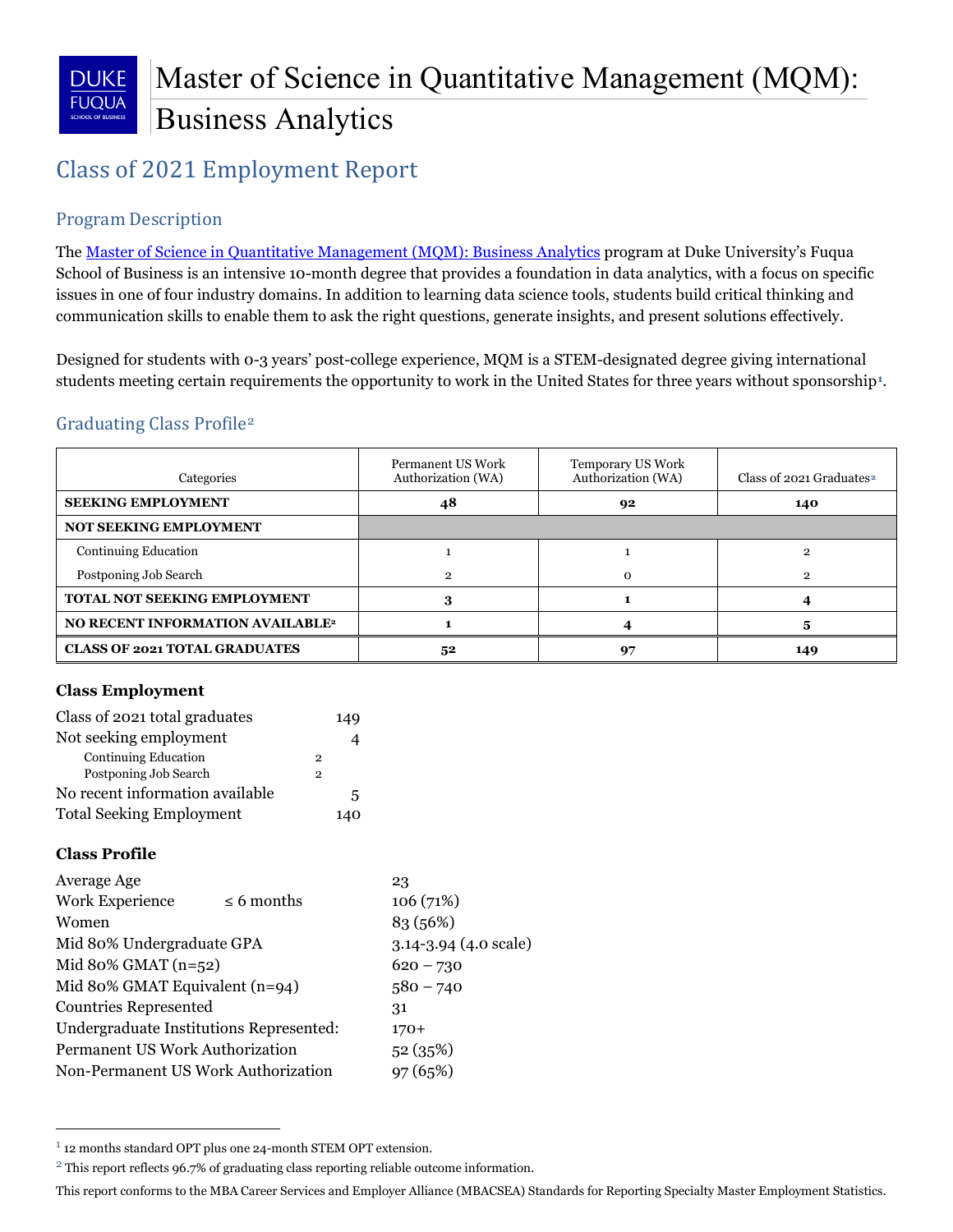

l

# Employment Statistics – Timing of First Offers[3](#page-1-0)

|                                 |                                    | By Graduation           |     |                         | Between Graduation and Six<br><b>Months Post Graduation</b> |    |     |                     |    |     |       |
|---------------------------------|------------------------------------|-------------------------|-----|-------------------------|-------------------------------------------------------------|----|-----|---------------------|----|-----|-------|
|                                 | <b>Total Seeking</b><br>Employment | Full-Time<br>Short-Term |     | Full-Time<br>Short-Term |                                                             |    |     | <b>Total Offers</b> |    |     |       |
|                                 | #                                  | #                       | %   | #                       | %                                                           | #  | %   | #                   | %  | #   | %     |
| Permanent US Work Authorization | 48                                 | 18                      | 38% | $\mathbf{O}$            | 0%                                                          | 27 | 56% | $\overline{2}$      | 4% | 47  | 97.9% |
| Temporary US Work Authorization | 92                                 | 19                      | 21% | $\overline{2}$          | 2%                                                          | 64 | 70% | $\overline{4}$      | 4% | 89  | 96.7% |
| <b>TOTAL GRADUATES</b>          | 140                                | 37                      | 27% | $\overline{2}$          | 1%                                                          | 91 | 65% | 6                   | 4% | 136 | 97.1% |

# Employment Statistics – Timing of Job Acceptances[4](#page-1-1)

|                                 |                                    |                         |     | By Graduation |    |    |            |                          | Between Graduation and Six<br><b>Months Post Graduation</b> |     |       |
|---------------------------------|------------------------------------|-------------------------|-----|---------------|----|----|------------|--------------------------|-------------------------------------------------------------|-----|-------|
|                                 | <b>Total Seeking</b><br>Employment | Full-Time<br>Short-Term |     | Full-Time     |    |    | Short-Term | <b>Total Acceptances</b> |                                                             |     |       |
|                                 | #                                  | #                       | %   | #             | %  | #  | %          | #                        | %                                                           | #   | %     |
| Permanent US Work Authorization | 48                                 | 18                      | 38% | $\mathbf{o}$  | %  | 27 | 56%        | $\overline{2}$           | 4%                                                          | 47  | 97.9% |
| Temporary US Work Authorization | 92                                 | 17                      | 18% | $\mathbf{1}$  | 1% | 68 | 74%        | 3                        | 3%                                                          | 89  | 96.7% |
| <b>TOTAL GRADUATES</b>          | 140                                | 35                      | 25% | $\mathbf{1}$  | 1% | 95 | 68%        | 5                        | 3%                                                          | 136 | 97.1% |

Primary Source of Full-Time Job Acceptances (School-facilitated and Graduate-facilitated)

# 26%

of accepted job offers, or 36 jobs, were directly Fuqua-facilitated. These jobs were found through direct alumni connections, campus interviews or job postings, or due to other direct introductions or events.

# 74%

of accepted job offers, or 100 jobs, were Graduate-facilitated. These jobs were found through networking, internet searches, job postings, third party recruiters, or other avenues, including indirect alumni contact.

<span id="page-1-0"></span><sup>3</sup> Job Offers reflect compensated full-time and short-term roles (20+ hours per week), as well as intern-to-full-time conversions.

<span id="page-1-1"></span><sup>4</sup> Job Acceptances reflect compensated full-time and short-term employment (20+ hours per week), as well as intern-to-full-time conversions.

This report conforms to the MBA Career Services and Employer Alliance (MBACSEA) Standards for Reporting Specialty Master Employment Statistics.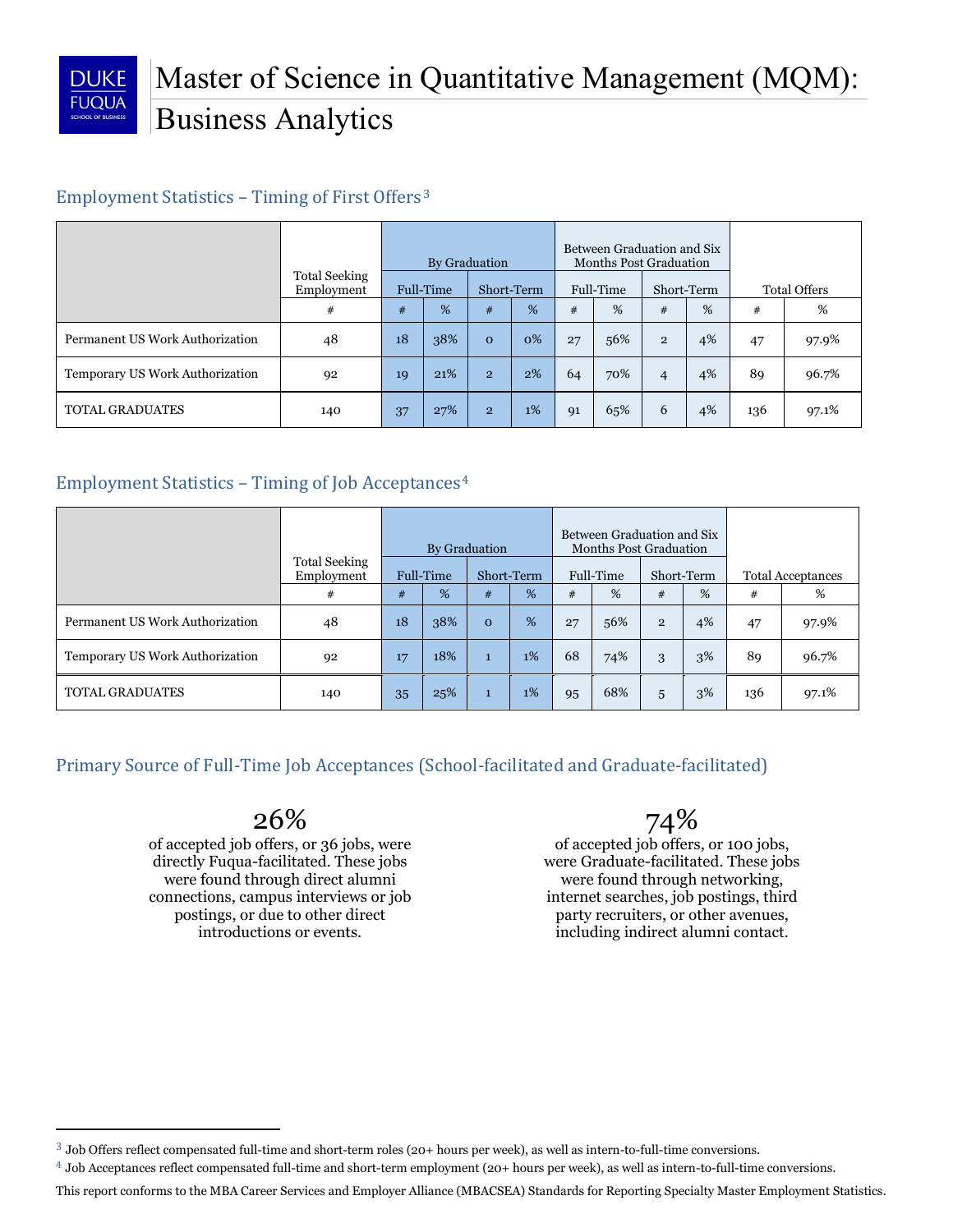

**.** 

# Master of Science in Quantitative Management (MQM): Business Analytics

## Compensation Report**[5](#page-2-0)**

| <b>SALARY</b>                   | $#$ Reporting | % Reporting <sup>6</sup> | Mean     | Median   | $50th$ to $75th$ Percentile | Low      | High      |
|---------------------------------|---------------|--------------------------|----------|----------|-----------------------------|----------|-----------|
| Permanent US Work Authorization | 41            | 95%                      | \$83,098 | \$85,000 | $$85,000 - $91,000$         | \$40,800 | \$16,000  |
| Temporary US Work Authorization | 62            | 95%                      | \$88,785 | \$85,000 | $$85,000 - $105,000$        | \$41,600 | \$145,600 |
| <b>Total Graduates</b>          | 103           | 95%                      | \$86,522 | \$85,000 | $$85,000 - $97,000$         | \$40,800 | \$165,000 |

| STARTING/SIGNING BONUS          | $#$ Reporting | % Reporting | Mean    | Median  | $50th$ to $75th$ Percentile | Low     | High     |
|---------------------------------|---------------|-------------|---------|---------|-----------------------------|---------|----------|
| Permanent US Work Authorization | 14            | 34%         | \$6,464 | \$5,000 | $$5,000 - $7,500$           | \$3,000 | \$10,000 |
| Temporary US Work Authorization | 24            | 39%         | \$9,992 | \$5,000 | $$5,000 - $13,500$          | \$2,300 | \$33,500 |
| <b>Total Graduates</b>          | 38            | 37%         | \$8,692 | \$5,000 | $\$7,500 - \$10,000$        | \$2,300 | \$33,500 |

| TOTAL ADDITIONAL<br><b>COMPENSATION</b> | # Reporting | % Reporting <sup>8</sup> | Mean     | Median   | $50th$ to $75th$ Percentile | Low     | High      |
|-----------------------------------------|-------------|--------------------------|----------|----------|-----------------------------|---------|-----------|
| Permanent US Work Authorization         | 32          | 78%                      | \$20,760 | \$10,000 | $$10,000 - $18,000$         | \$1,500 | \$120,000 |
| Temporary US Work Authorization         | 41          | 66%                      | \$26,768 | \$17,000 | $$17,000 - $44,000$         | \$2,000 | \$108,628 |
| <b>Total Graduates</b>                  | 73          | 71%                      | \$24,135 | \$11,500 | $$11,500 - $25,000$         | \$1,500 | \$120,000 |

| COMPENSATION - China <sup>9</sup>     | # Reporting | % Reporting <sup>10</sup> | Mean     | Median   | $50^{\text{th}}$ to $75^{\text{th}}$ Percentile | Low      | High     |
|---------------------------------------|-------------|---------------------------|----------|----------|-------------------------------------------------|----------|----------|
| Total Graduates - Base Salary         | 15          | 81%                       | ¥219,297 | ¥190,677 | $Y203,329 - Y264,000$                           | ¥120,000 | ¥408,000 |
| Additional Compensation <sup>11</sup> | 13          | 80%                       | ¥66,395  | ¥50,000  | $Y_50,000 - Y78,178$                            | ¥2,400   | ¥200,000 |

<span id="page-2-0"></span><sup>5</sup> 136 graduates reported employment world-wide, comprising 130 full-time and six short-term jobs; 112 in the US and 24 offshore, of the latter, 21 in China. Three graduates accepted full-time jobs in Hong Kong (2) and Singapore. Compensation was reported for 121 of 130 (93%) full-time jobs in the US and China. In the US, 38 graduates across all job types reported successfully negotiating compensation beyond initial offer (37%).

<span id="page-2-1"></span><sup>&</sup>lt;sup>6</sup> Percent of graduates with Permanent US Work Authorization reporting \$US Salary =  $41/43$  |95%; percent of grads with Temporary US Work Authorization reporting \$US salary = 62/65|95%. Percent of all US full-time employed graduates reporting \$US salary = 103|95%; five full-time employed graduates in the US did not report salary, of 108 US-based full-time jobs. Excludes paid US contract roles and internships (4). Outside the US, 24 graduates reported 22 full-time and 2 part-time roles, 21|88% in China (19 full-time, 2 part-time).

<span id="page-2-2"></span><sup>&</sup>lt;sup>7</sup> Graduates with Permanent US Work Authorization reported =  $14/41|34\%$ ; graduates with Temporary US Work Authorization reported =  $24/62|39\%$ . All graduates in the US reporting starting/signing bonus = 38|37% of 103 grads reporting compensation data for 108 US-based full-time jobs.

<span id="page-2-3"></span> $8$  Graduates with Permanent US Work Authorization reported = 32/41|78%; graduates with Temporary US Work Authorization reported = 41/62|66%. All graduates working in the US reporting additional compensation: starting/signing bonus (38|37%), relocation (24|23%), guaranteed or expected performance (47|46%), stock/equity (13|13%), other (5|5%) = 73|71% of 103 grads reporting compensation data for 108 US-based full-time jobs.

<span id="page-2-4"></span><sup>&</sup>lt;sup>9</sup> Twenty-one graduates reported jobs in China, including 19 full-time and two short-term roles.

<span id="page-2-5"></span><sup>&</sup>lt;sup>10</sup> Percent of full-time employed graduates in China reporting ¥ salary = 15/19|79%; four full-time employed graduates in China did not report salary, for 19 total full-time jobs reported in China. Excludes paid China contract roles and internships (2).

<span id="page-2-6"></span><sup>11</sup> Graduates in China reporting additional compensation including starting/signing bonus (3|20%), relocation (2|13%), guaranteed and expected performance (9|60%), stock/equity (1|7%) and/or other (4|27%) = 13/15|87% grads reporting compensation for 19 China-based full-time jobs.

This report conforms to the MBA Career Services and Employer Alliance (MBACSEA) Standards for Reporting Specialty Master Employment Statistics.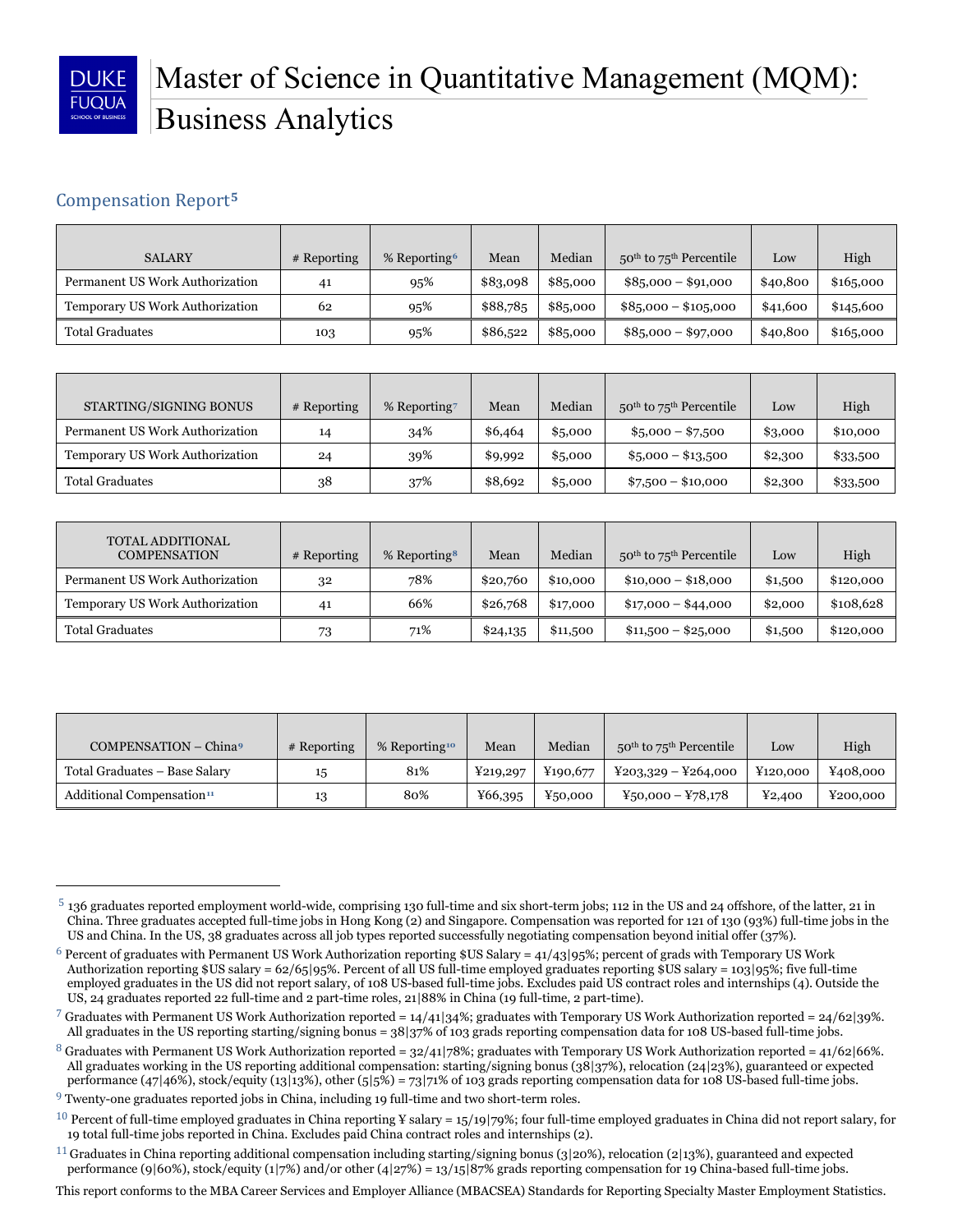

# Master of Science in Quantitative Management (MQM): Business Analytics

## Selected Employers and Titles by Track

Graduates are employed at 91 employers in the US and 23 offshore (§). Fourteen employers hired more than one graduate.

#### **Finance Track**

(Senior) Business/Financial Analyst, Actuary, Cyber Security Data Consultant, Data Scientist, Data Analyst, ERM Analyst, FP&A Analyst, Investment Banking Analyst, Market Risk Analyst, (Strategic) Risk Analyst, Sales Trader, (Senior) Product Analyst, Supply Chain Analyst, Treasury Strategy Analyst

| Advancy          | Alibaba Group §      | Amazon               | American Express* | Bank of China (US) | Bloomberg §        |
|------------------|----------------------|----------------------|-------------------|--------------------|--------------------|
| ByteDance §      | Callisto Media       | China Vanke §        | $CICC\$           | Citibank           | CITIC Securities § |
| Credit Suisse    | <i>Deloitte</i>      | EY Advisory §        | Goldman Sachs     | Heineken           | Houlihan Lokey     |
| IHS Markit       | Morgan Stanley       | <b>Natixis</b>       | Nestle USA        | NetEase §          | Proctor & Gamble § |
| Publicis Sapient | <i>Q Investments</i> | Remitly              | Saatva            | Stephens, Inc.*    | Sunshine Life §    |
| Tencent §        | TikTok               | Tongui Investments § | Truist            | Verisk Analytics   | Western Alliance   |

#### **Forensics Track**

Analyst, Data Scientist, Audit Associate, Business Marketing Analyst, Compensation Data Analyst, Consultant, DCM and Liability Management Associate, IT Auditor, Operations Analyst, Quantitative Analyst, Revenue Analyst, Senior Business Analyst, Supply Chain Analyst, Treasury Data Analyst

| Alibaba Group § | Brookfield Asset Mgt | Capital One | CAS Capital §               | Cisco         | Credit Agricole |
|-----------------|----------------------|-------------|-----------------------------|---------------|-----------------|
| Deloitte        | DISH Network         | Duke Energy | <b>Fidelity Investments</b> | Fissco Supply | FleetCor        |
| <b>KPMG</b>     | Reli                 | Remitly     | Robert Half                 | Simmons Bank  | Trip.com §      |

#### **Marketing Track**

Advisor, Analyst, Business Analyst, Business Development Analyst, Consultant Analyst, Customer Success Manager, Data Analyst, Data Scientist, Digital Marketing Consultant, Financial Analyst, Market Risk Associate, Marketing Analyst, Online Sales Manager, Perception Research Analyst, Product Analyst, Program Manager, Sales Analyst, Sales Operations Analyst, Senior Media Analyst, Situational Analytics Associate, System Engineer

| Accenture*               | Align Technology   | Amazon     | Analytic Partners*  | BigCommerce    | BlueStem Brands |
|--------------------------|--------------------|------------|---------------------|----------------|-----------------|
| $ChannelAdvisor*$        | China Telecom (US) | Coca-Cola  | Concord Hospitality | Credit Suisse  | Dell            |
| <b>Fractal Analytics</b> | Google             | IHS Markit | <i>Infosys</i>      | $IOVIA$ $\S$   | <b>Novartis</b> |
| <i>Numerator</i>         | Perfect Day, Inc.  | ProSapient | Puraloc             | The Home Depot | Topp Solutions  |

#### **Strategy Track**

Associate Product Manager, Business Data Analyst, Business Intelligence Analyst, Data Analyst, Data Research Analyst, Data Scientist, Evaluation Analyst, Financial Data Analyst, Growth Marketing Analyst, Consultant, Investment Development, Optimization Analyst, Senior Decision Analyst, Senior Engineering Analyst, Senior Financial Analyst, Supplier Development Engineer, Tableau Data Visualization Engineer, Technical Analyst

| $ACLU^*$              | Brooks Bell*           | Cepheid/Dannaher              | Cigna*        | $Coanizant*$              | Country Gardens §                |
|-----------------------|------------------------|-------------------------------|---------------|---------------------------|----------------------------------|
| Dentsu International  | <b>DHL</b> Express     | Duke Endowment<br>Foundation* | Dynamic Ideas | <b>Employers Health</b>   | <b>Enterprise Singapore</b><br>9 |
| EY-Parthenon          | Forshaw                | Hudson River<br>Trading       | <b>IBM</b>    | <i>Inmar</i>              | <b>IOVIA</b>                     |
| Ovative Group         | <i>Ping An Group</i> § | Point72                       | Sage §        | <b>Target Corporation</b> | The Home Depot                   |
| Thumbtack             | TikTok                 | Truist                        | Twilio        | <b>US Air Force</b>       | ViacomCBS*                       |
| <i>Volvo Group NA</i> | Wayfair                |                               |               |                           |                                  |

\*Permanent US work authorization was required for this role.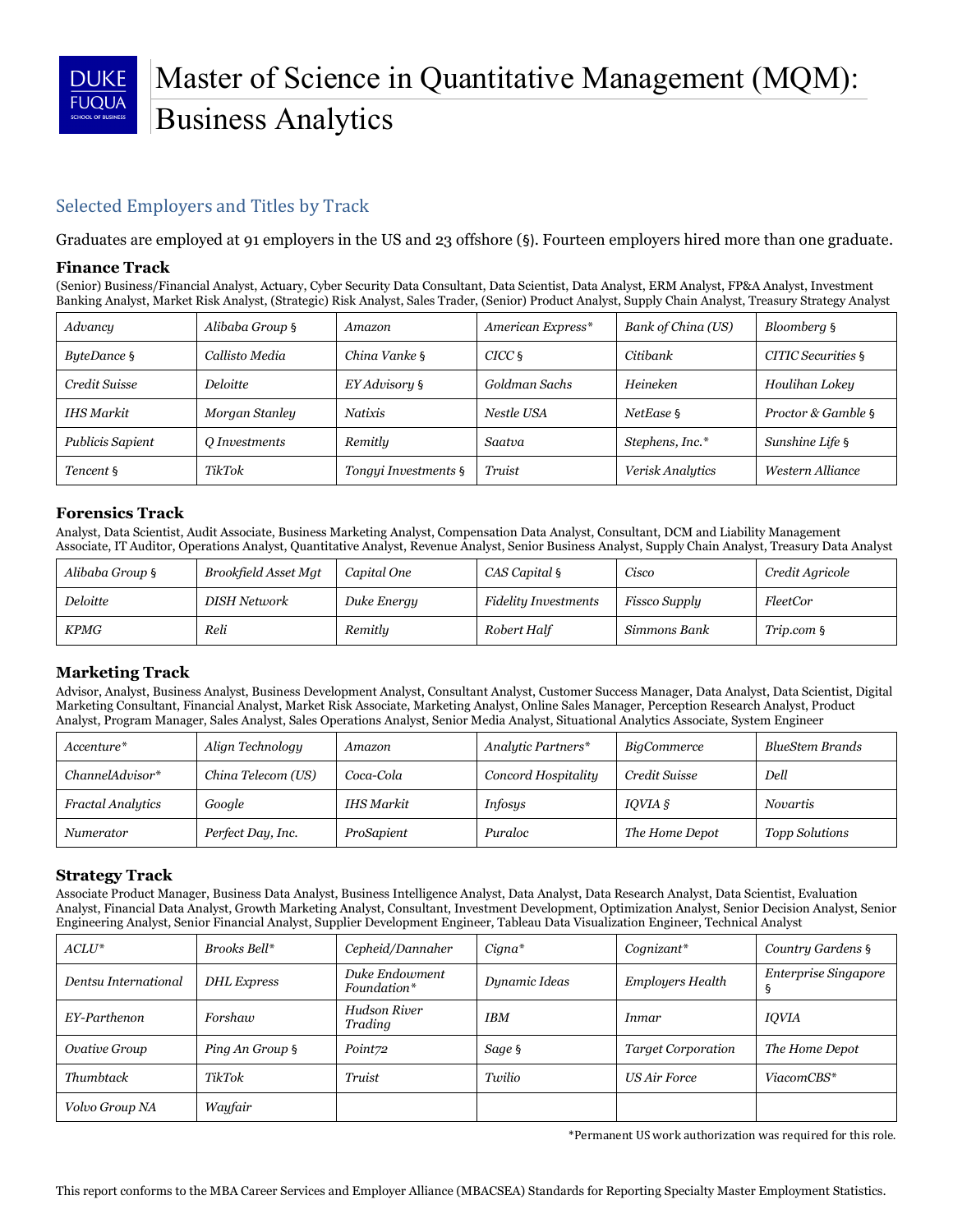

# Master of Science in Quantitative Management (MQM): Business Analytics

## Employers Hiring Multiple Graduates

These employers each hired the following number of graduates from the MQM Class of 2021.

|                      | Employers – China |                              |                   |
|----------------------|-------------------|------------------------------|-------------------|
| Align Technology (2) | $A$ mazon $(2)$   | Cognizant Tech Solutions (2) | Alibaba Group (2) |
| Credit Suisse (3)    | Deloitte $(4)$    | EY(3)                        | CICC(2)           |
| Goldman Sachs (2)    | IHS Markit $(4)$  | Novartis (2)                 |                   |
| Remitly (2)          | TikTok(2)         | Truist(3)                    |                   |

Bloomberg and IQVIA hired one graduate each in the US and China.

## MQM Employment by Geography

#### **US (n=112)**

Northeast (31|28%) – Mid-Atlantic (6|5%) – South (35|31%) – Midwest (9|8%) – Southwest (9|8%) – West (22|20%)

#### **Offshore (n=24)**

China (21|88%) – Hong Kong (2|8%) – Singapore (1|4%)